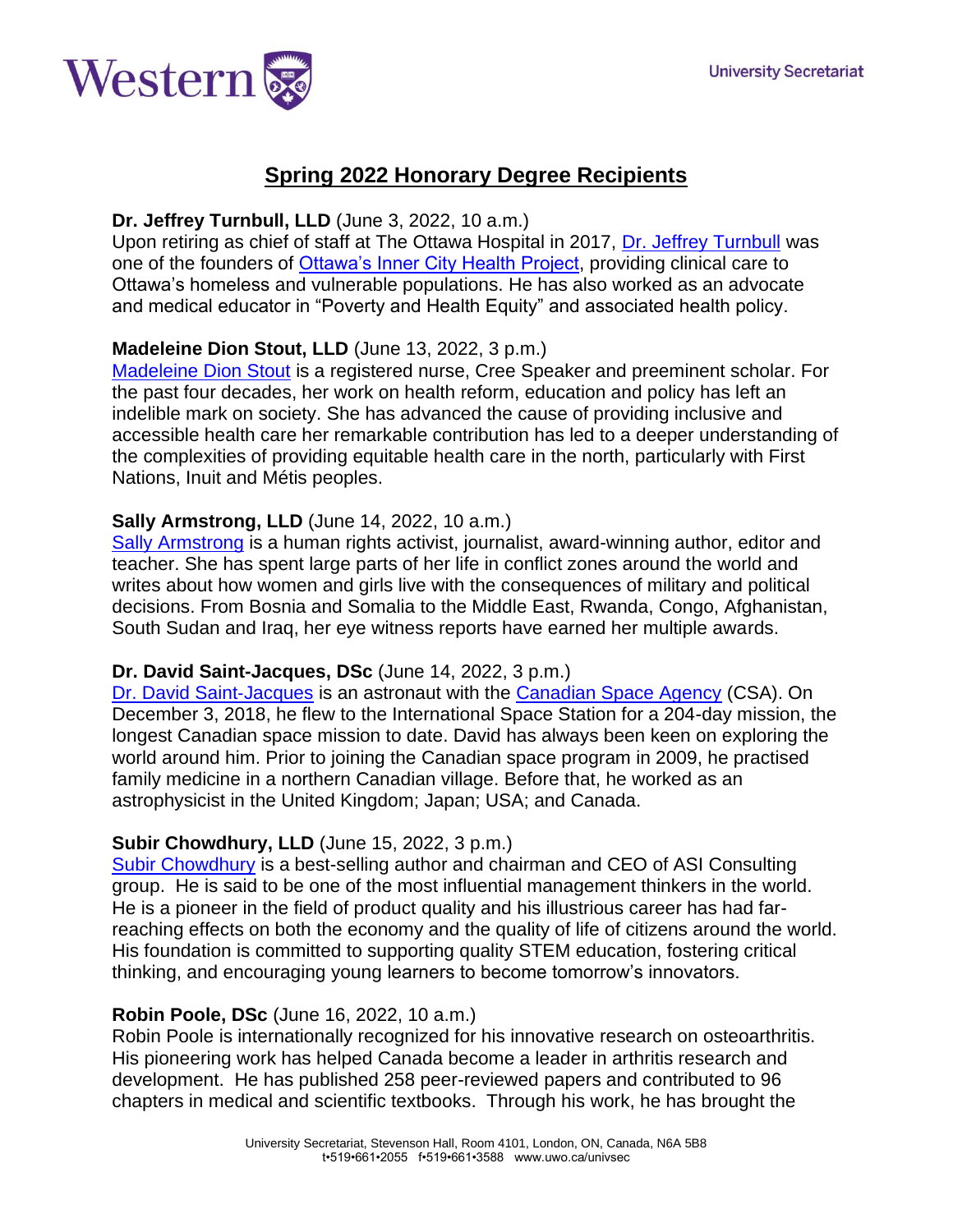world closer to a cure for arthritis, which affects more than six million Canadians and is the leading cause of disability in Canada.

### **Raymond Carroll, DSc** (June 16, 2022, 3 p.m.)

[Raymond Carroll](https://scholars.library.tamu.edu/vivo/display/n032647a0/Persons/View%20All) has had a long and illustrious career providing groundbreaking and influential contributions to statistical sciences, data science and epidemiology. His foundational and pioneering scholastic contributions have shaped the scope and dimension of statistical sciences. Raymond has also worked in the fields of nutritional studies, epidemiology, radiation, marine science, political science, wildlife abundance and more.

### **Dr. Patrick Gullane, DSc** (June 17, 2022, 10 a.m.)

[Dr. Patrick Gullane](https://www.ahns.info/about-ahns/past_presidents/gullane/) is a national and international leader in head and neck surgery and has been invited as a visiting professor to over 65 countries, lecturing on all aspects of head and neck oncology. He has published 10 books on head and neck surgery, has delivered more than 830 invited and keynote presentations and published 368 papers and 98 chapters in textbooks.

### **Arun Mujumdar, DSc** (June 17, 2022, 3 p.m.)

For more than forty years, [Arun Mujumdar](https://arunmujumdar.com/) has provided global leadership in research and development of drying and dehydration knowledge. Known as the "Drying Guru", he is recognized by academia and industry around the world for his work on the importance of thermal dehydration to enhance energy efficiency, improving the quality of dried products in a sustainable way. He has been instrumental in leading the movement towards innovation, globalization, networking and industry-academia collaboration in drying research and development.

#### **Shelley Ambrose, LLD** (June 20, 2022, 10 a.m.)

Shelley Ambrose published her first newspaper at the age of 12 and went on to become a reporter at The Windsor Star and the Globe & Mail, a CBC Radio and television producer, a public affairs officer at the Canadian Consulate in New York, the publisher of The Walrus magazine and the Executive Director of The Walrus Foundation. Her commitment to the value of the liberal arts is unparalleled, advocating for the importance of clear communication, critical thinking and creative possibilities that come with training in the arts and humanities.

### **Regna Darnell, LLD** (June 20, 2022, 3 p.m.)

Since joining Western as chair of the Department of Anthropology in 1990, [Regna](https://www.regnadarnell.ca/)  [Darnell](https://www.regnadarnell.ca/) has been a leader of interdisciplinary research -- a career of more than five decades frames her specialized approach. She has collaborated with co-investigators in linguistics, political science, media studies, history and First Nations Studies. Her own work focuses on Indigenous issues but can be applied to other domains. She has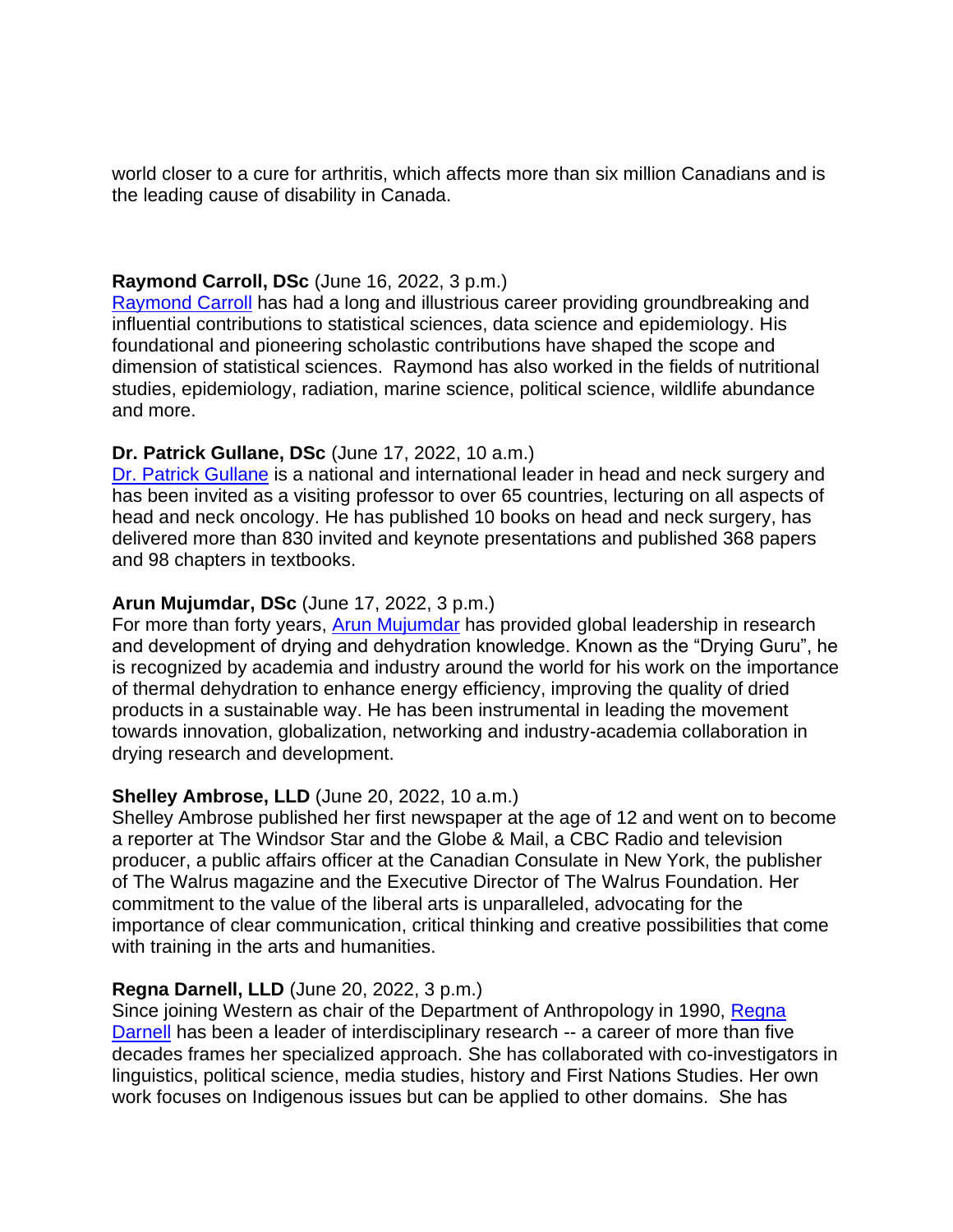served as director of Western's [Centre for Research and Teaching of Canadian Native](https://indigenousstudies.uwo.ca/resources/facilities.html)  [Languages,](https://indigenousstudies.uwo.ca/resources/facilities.html) and was founding director of Western's First Nations Studies program (now known as [Indigenous Studies\)](https://indigenousstudies.uwo.ca/).

### **Connie Clerici, LLD** (June 21, 2022, 10 a.m.)

[Connie Clerici](https://www.ivey.uwo.ca/about/leadership/ivey-advisory-board/connie-clerici/) is the CEO and founder of [Closing the Gap Healthcare](https://www.closingthegap.ca/) and a soughtafter advisor in the health care industry. She is actively engaged in a number of boards and advisory councils, including the [Health Quality Ontario](https://www.hqontario.ca/) Quality Standards Committee, and the [Premier's Council on Improving Healthcare and Ending Hallway](https://www.health.gov.on.ca/en/public/publications/premiers_council/default.aspx)  [Medicine.](https://www.health.gov.on.ca/en/public/publications/premiers_council/default.aspx) She is a member of the advisory boards for both the Ivey Business School and the [Morrissette Institute for Entrepreneurship.](https://entrepreneurship.uwo.ca/) Connie's passion is to help those most in need in society, and to accept full accountability for doing so. She advocates that ethics and compassion accompany sound business practices.

# **Alwyn Morris, LLD** (June 21, 2022, 3 p.m.)

[Alwyn Morris](https://olympic.ca/team-canada/alwyn-morris/) is one of Canada's most influential athletes and contributors to Indigenous sports in Canada. He is Mohawk from Kahnawake, Quebec and has dedicated his life to creating visibility and space for Indigenous athletes to thrive in Canada. An elite level canoe/kayak athlete, he represented Canada at numerous world games, winning gold and bronze medals at the Olympic Games in 1984. He founded the [Aboriginal Sport](https://www.aboriginalsportcircle.ca/)  [Circle,](https://www.aboriginalsportcircle.ca/) a national member-based organization that is inclusive of the First Nations, Metis, and Inuit peoples in Canada. While Alwyn is now semi-retired, he continues to support and encourage Aboriginal youth to follow their dream and to endeavor to achieve excellence.

# **Dr. Gillian Kernaghan, LLD** (June 22, 2022, 10 a.m.)

[Dr. Gillian Kernaghan](https://www.schulich.uwo.ca/rapport/2021/alumni/gillian_kernaghan.html) has carved a unique path throughout her career. Retiring as president and CEO of [St. Joseph's Health Care London,](https://www.sjhc.london.on.ca/) Dr. Kernaghan is a frequent speaker at conferences and a certified trainer in crucial conversations, crucial accountability and influencer leadership courses. She is a recipient of the YMCA Women of Excellence Award in Health, Science and Technology, the Studer Group Fire Starter Hall of Fame Award, and the Canadian Society of Physician Leaders Excellence in Medical Leadership Award. She currently serves on the [Board of Supply Ontario](https://www.ontario.ca/page/supply-ontario) and [Ontario Health.](https://www.ontariohealth.ca/)

### **Dr. Danielle Martin, DSc** (June 23, 2022, 10 a.m.)

[Dr. Danielle Martin](https://ihpme.utoronto.ca/faculty/danielle-martin/) is an active family physician, health care administrator, health care advocate and national media commentator on health issues that affect Canadian families. A founder of [Canadian Doctors for Medicare,](https://www.canadiandoctorsformedicare.ca/) she is a leading advocate for universal health care in Canada and beyond. Dr. Martin spent eight years as a senior hospital executive, most recently as Executive Vice President and Lead Medical Executive at Women's College Hospital Hospital in Toronto where she is executive vicepresident and chief medical executive. Dr. Martin is now the Chair of the Department of Family and Community Medicine (DFCM), at the University of Toronto.